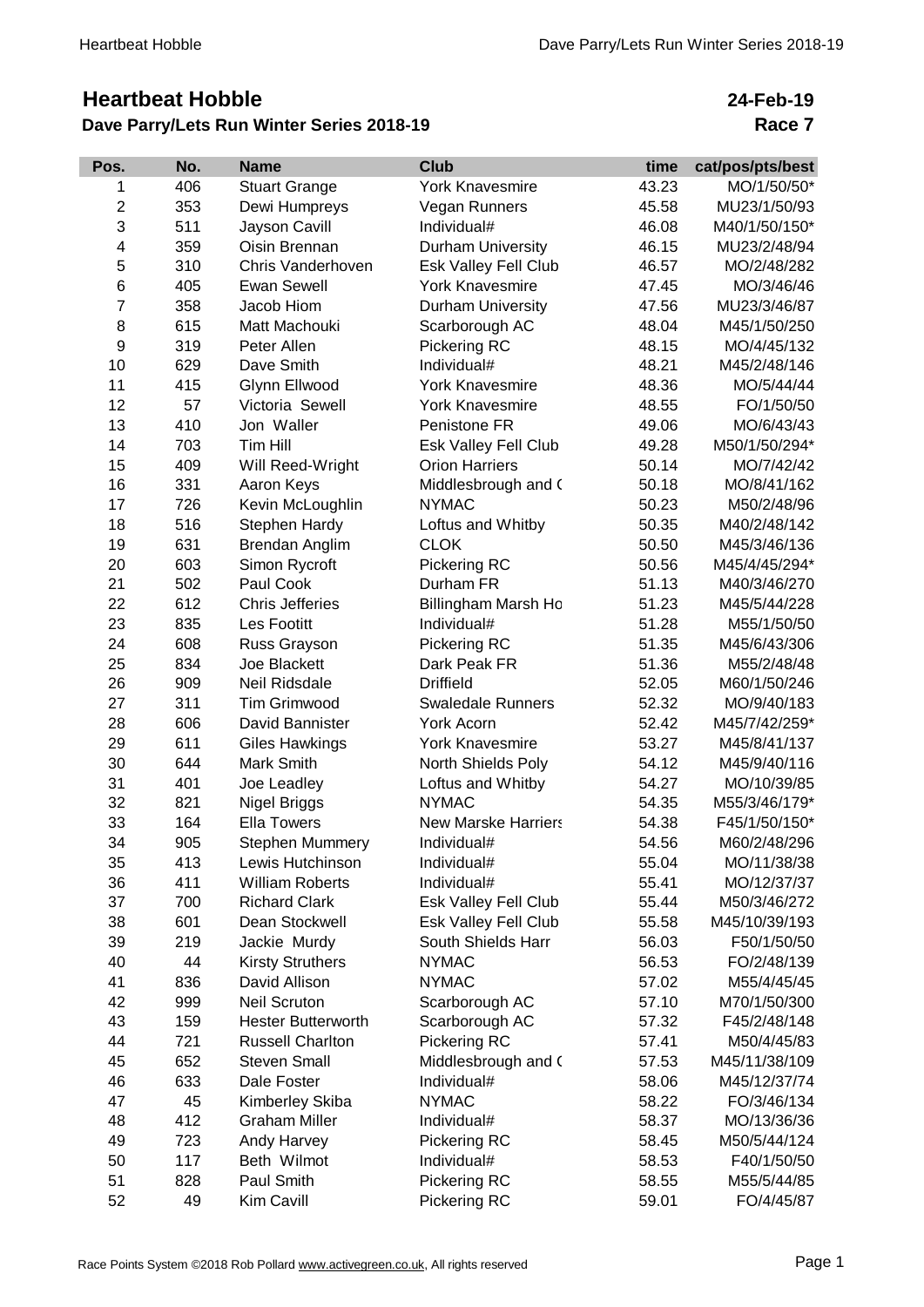| 53  | 622            | Rich Johnson           | <b>Pickering RC</b>        | 59.02 | M45/13/36/149  |
|-----|----------------|------------------------|----------------------------|-------|----------------|
| 54  | 531            | <b>Richard Simms</b>   | Individual#                | 59.50 | M40/4/45/81    |
| 55  | 536            | Peter Keen             | <b>NYMAC</b>               | 60.06 | M40/5/44/82    |
| 56  | 211            | Lorraine Hiles         | <b>Thirsk and Sowerby</b>  | 60.25 | F50/2/48/146   |
| 57  | $\overline{7}$ | Rebecca Dent           | Scarborough AC             | 60.47 | FU23/1/50/198  |
| 58  | 408            | Simon McMillian        | Individual#                | 60.57 | MO/14/35/35    |
| 59  | 830            | <b>Mick Clarke</b>     | Loftus and Whitby          | 61.02 | M55/6/43/86    |
| 60  | 647            | Andy Chapman Gibbs     | <b>York Knavesmire</b>     | 61.03 | M45/14/35/101  |
| 61  | 810            | Mark May               | Scarborough AC             | 61.13 | M55/7/42/168   |
| 62  | 827            | <b>Marc Davies</b>     | <b>Thirsk and Sowerby</b>  | 61.17 | M55/8/41/80    |
| 63  | 658            | Matthew Naylor         | Individual#                | 61.28 | M45/15/34/34   |
| 64  | 59             | Amy Carter             | Durham FR                  | 61.29 | FU23/2/48/48   |
| 65  | 808            | Michael Wilson         | <b>Pickering RC</b>        | 61.31 | M55/9/40/130   |
| 66  | 959            | Bob Mitchell           | Individual#                | 61.37 | M65/1/50/50    |
| 67  | 803            | Nicholas Cousins       | Pickering RC               | 61.41 | M55/10/39/212  |
| 68  | 276            | Jane Hamp              | Scarborough AC             | 62.05 | F60/1/50/244   |
| 69  | 960            | Geoff Towers           | Individual#                | 62.32 | M65/2/48/48    |
| 70  | 910            | <b>Richard Parkin</b>  | <b>Beverley AC</b>         | 62.46 | M60/3/46/175   |
| 71  | 407            | <b>Robert Preston</b>  | Scarborough AC             | 63.22 | MO/15/34/34    |
| 72  | 705            | Graeme Addison         | <b>Sedgefield Harriers</b> | 64.10 | M50/6/43/213   |
| 73  | 166            | Diane Jobson           | <b>NYMAC</b>               | 64.33 | F45/3/46/140   |
| 74  | 927            | Paul Lyons             | <b>NYMAC</b>               | 65.05 | M60/4/45/130   |
| 75  | 977            | Michael Hetherton      | Pickering RC               | 65.27 | M70/2/48/336   |
| 76  | 330            | <b>Priyan Mistry</b>   | Individual#                | 65.37 | MO/16/33/93    |
| 77  | 961            | Keith Pritchard        | Scarborough AC             | 65.42 | M65/3/46/46    |
| 78  | 209            | Helen Ashworth         | <b>Thirsk and Sowerby</b>  | 66.47 | F50/3/46/91    |
| 79  | 903            | <b>Mark Edwards</b>    | <b>NYMAC</b>               | 67.03 | M60/5/44/212   |
| 80  | 955            | <b>Mick Garratt</b>    | Esk Valley Fell Club       | 67.46 | M65/4/45/143   |
| 81  | 712            | Mike Ullathorne        | Individual#                | 68.01 | M50/7/42/191   |
| 82  | 169            | Petra Chapman Gibbs    | <b>York Knavesmire</b>     | 68.36 | F45/4/45/130   |
| 83  | 14             | <b>Kirsty Naylor</b>   | Thirsk and Sowerby         | 68.37 | FO/5/44/125    |
| 84  | 55             | Jenna Wheatman         | Scarborough AC             | 69.43 | FO/6/43/43     |
| 85  | 815            | David Robinson         | <b>NYMAC</b>               | 69.53 | M55/11/38/161  |
| 86  | 208            | Karen Farmer-Scott     | <b>Pickering RC</b>        | 70.03 | F50/4/45/89    |
| 87  | 13             | Gemma Fearnley         | <b>Pickering RC</b>        | 70.04 | FO/7/42/80     |
| 88  | 804            | David Stephenson       | Pickering RC               | 70.27 | M55/12/37/236  |
| 89  | 258            | Sue Slack              | Pickering RC               | 70.57 | F55/1/50/194   |
| 90  | 203            | <b>Denise Tunstall</b> | Durham FR                  | 71.16 | F50/5/44/282   |
| 91  | 261            | Clare Winspear         | Individual#                | 72.36 | F55/2/48/138   |
| 92  | 204            | Barbara Beveridge      | Esk Valley Fell Club       | 72.44 | F50/6/43/268   |
| 93  | 251            | Janet Cordingley       | <b>York Knavesmire</b>     | 73.05 | F55/3/46/187   |
| 94  | 982            | Pete Northedge         | Scarborough AC             | 74.04 | M70/3/46/46    |
| 95  | 954            | lan Harmer             | Esk Valley Fell Club       | 77.07 | M65/5/44/135   |
| 96  | 931            | <b>Mick Fowler</b>     | Individual#                | 78.39 | M60/6/43/43    |
| 97  | 833            | Simon Thomas           | Pickering RC               | 78.54 | M50/8/41/41    |
| 98  | 179            | Anita Radini           | <b>Pickering RC</b>        | 79.01 | F45/5/44/44    |
| 99  | 206            | <b>Sally Kingscott</b> | Scarborough AC             | 79.13 | F50/7/42/128   |
| 100 | 202            | Carina Pelucci         | Scarborough AC             | 79.31 | F50/8/41/217   |
| 101 | 207            | Louise Milne           | Scarborough AC             | 80.12 | F50/9/40/167   |
| 102 | 180            | Dawn Trown             | Scarborough AC             | 80.24 | F45/6/43/43    |
| 103 | 56             | Jennie Trown           | Scarborough AC             | 80.25 | FO/8/41/41     |
| 104 | 929            | Geoff Hine             | Esk Valley Fell Club       | 83.01 | M60/7/42/84    |
| 105 | 277            | Sally Brown            | Pickering RC               | 86.28 | F60/2/48/140*  |
| 106 | 806            | lan Robinson           | Esk Valley Fell Club       | 87.04 | M55/13/36/225* |
| 107 | 158            | Rohan Hill             | Esk Valley Fell Club       | 88.21 | F45/7/42/247   |
| 108 | 981            | <b>Richard Clarke</b>  | <b>FRA</b>                 | 89.25 | M75/1/50/98    |
| 109 | 282            | Philippa Hare          | Pickering RC               | 89.34 | F60/3/46/46    |